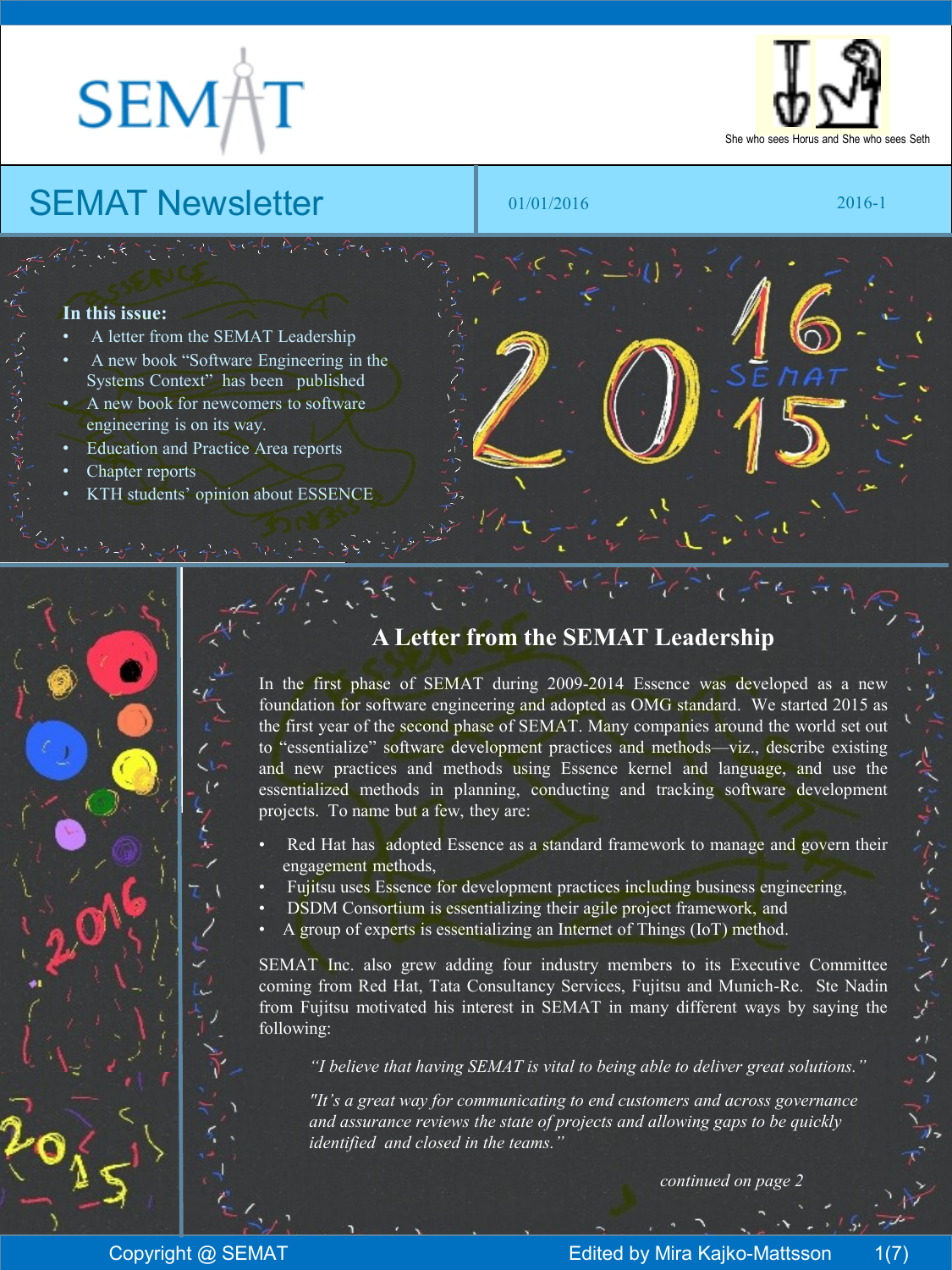**SEM** 

いじん

一个时代。



ぎがんさんどくど

### **A Letter from the SEMAT Leadership, continued**

*"I strongly believe that this [Essence] now needs to be brought into industry and embedded as a gold standard."*

All this provides clear evidence that SEMAT is starting to penetrate the industry, even if we still have a way to go.

In 2015, a SEMAT-wide initiative for strengthening Essence education has started as well, working on developing an Essence-based software engineering textbook and e-learning materials. Three international conferences were held on SEMAT Essence: one in the ICSE in Florence in May, another in the OMG Technical Meeting in Berlin in June, and a third in the IFIP WCC in Daejoen in October.

Several keynotes, talks and seminars on Essence were given around the world, for instance, (1) the keynote by Ivar Jacobson in Beijing on "*Are you ready for Internet+?",* (2) the keynote by June Sung Park in Kolkata on "*Essence-Based Adaptive Software Engineering",* (3) the keynote by Mira Kajko-Mattsson on "*Minimal Effort and Maximal Output"* in Russia and (4) the keynotes by Paul McMahon on "Essence and Patterns" in South Africa and Columbia.

In 2016 we will continue the work already started in 2015 and accelerate the development of essentialized practices, a practice library and marketplace, Essence-supporting tools, Essencebased software engineering education materials, empirical studies measuring the effect of Essence in industrial projects, and more case studies of successful application of Essence in industry and universities. With the growth of such intellectual assets, we are sure that more and more companies and universities will adopt Essence as a foundation for practicing and teaching software engineering.

We would like to invite all of you to participate in this journey of making SEMAT Essence an essential concept and tool for 20 million software engineers worldwide who are working hard every day to improve the world we live in. We wish that this New Year be the best ever for all the SEMAT friends!

Ivar Jacobson, June Sung Park and Paul McMahon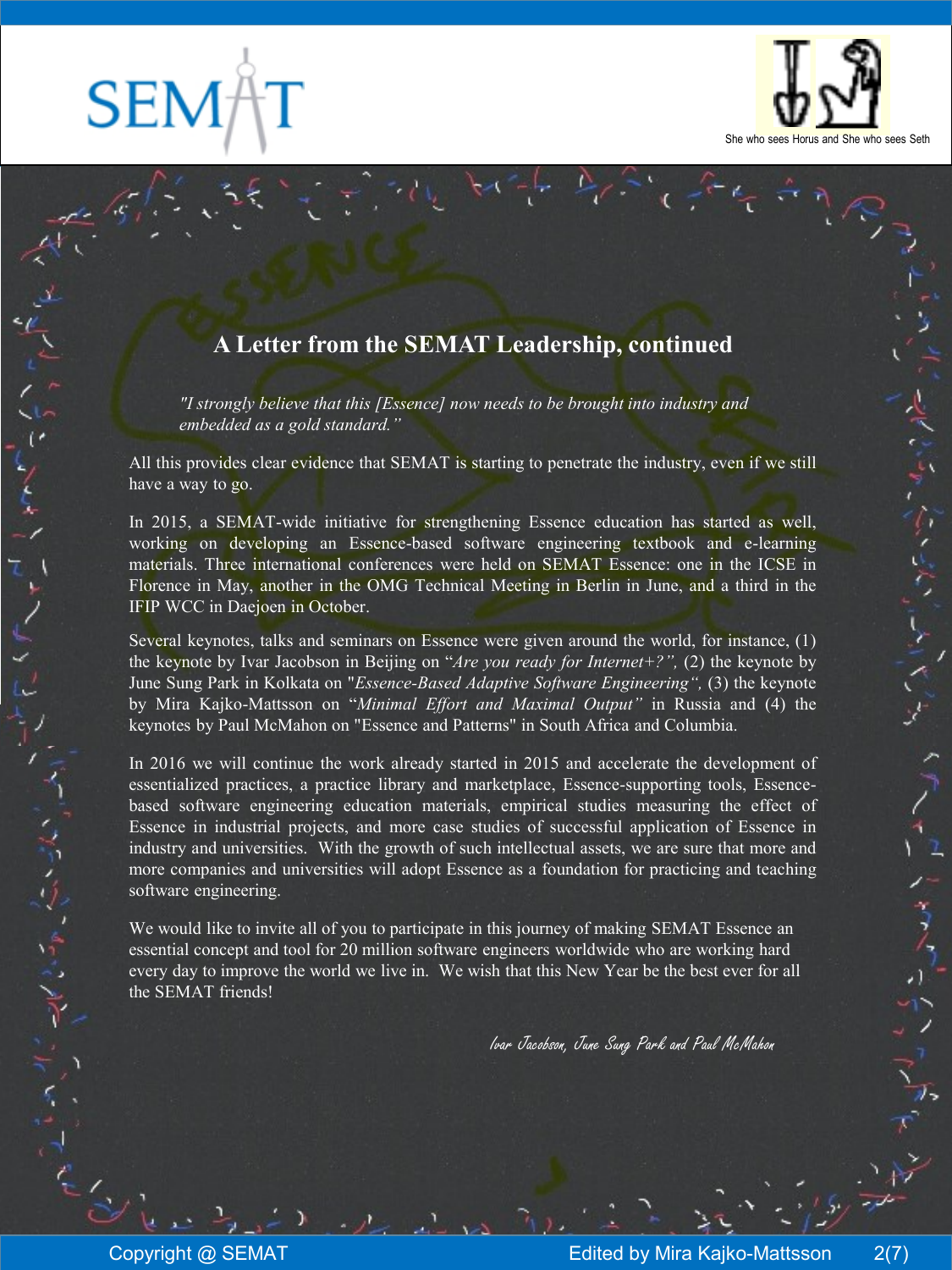

**SEMAT Books**

#### **Software Engineering in the Systems Context**

edited by

#### **Ivar Jacobson & Harold "Bud" Lawson**

contributors

**Ilia Bider, Barry Boehm, Lindsey Brodie, Francois Coallier, Tom Gilb, Rich Hilliard, Ivar Jacobson, Harold "Bud" Lawson, Anatoly Levenchuk, Svante Lidman, Paul E. McMahon, Moacyr de Mello, Barry Myburgh, Pan-Wei Ng; Don O'Neill, June Sung Park, Sarah Sheard, Ian Sommerville, Ian Spence**



A new book has been created to provide various perspectives concerning the problems and opportunities presented by the increasing central role of software in the world's systems. In particular, the role of and relationship between Software Engineering and Systems Engineering in the provisioning of software systems and their integration into system environments. There are on-going efforts to both understand and improve these two professions individually and collectively. One major effort is SEMAT (Software Engineering Method and Theory) that has led to the development of a method and practice independent approach called Essence that has become an Object Management Group standard. While aimed specifically at Software Engineering, the generality of the approach can be applied in systems contexts. Further, it is clear that many Software Engineers lack an understanding of and appreciation of the wider system context into which their software systems are integrated. Thus, there is a strong motive to develop the ability to "think" and "act" in terms of systems in order to improve the capabilities of both Software and Systems Engineers to understand and communicate individually and collectively.

The book presents various perspectives, provided by internationally known software and systems engineers on concepts and principles, guidance on selecting development approaches, issues of complexity, stakeholder concerns and requirements, the vital role of architecture, agility, governance, resilience, trust, risk, acquisition, supply chains, technical debt, socio-technical aspects, standards, as well as the fundamental aspects of improving communication and understanding.

It is the editors (Ivar Jacobson and Harold "Bud" Lawson's) hope that this

 book will provide a starting point to improving the understanding of the relationship between Software Engineering and Systems Engineering and make a significant contribution to improving both professions and the world of systems.

The book is Volume 7 in the Systems Series published by College Publications, Kings College, London. http://www.collegepublications.co.uk/systems/ Available from amazon.uk for 21 UK Pounds and amazon.com for 32 US Dollars For bulk orders contact: Jane Spurr jane.spurr@kcl.ac.uk.

Breakfast Seminar at which the book was launched: https://www.youtube.com/watch?v=JUWg6byCzTU.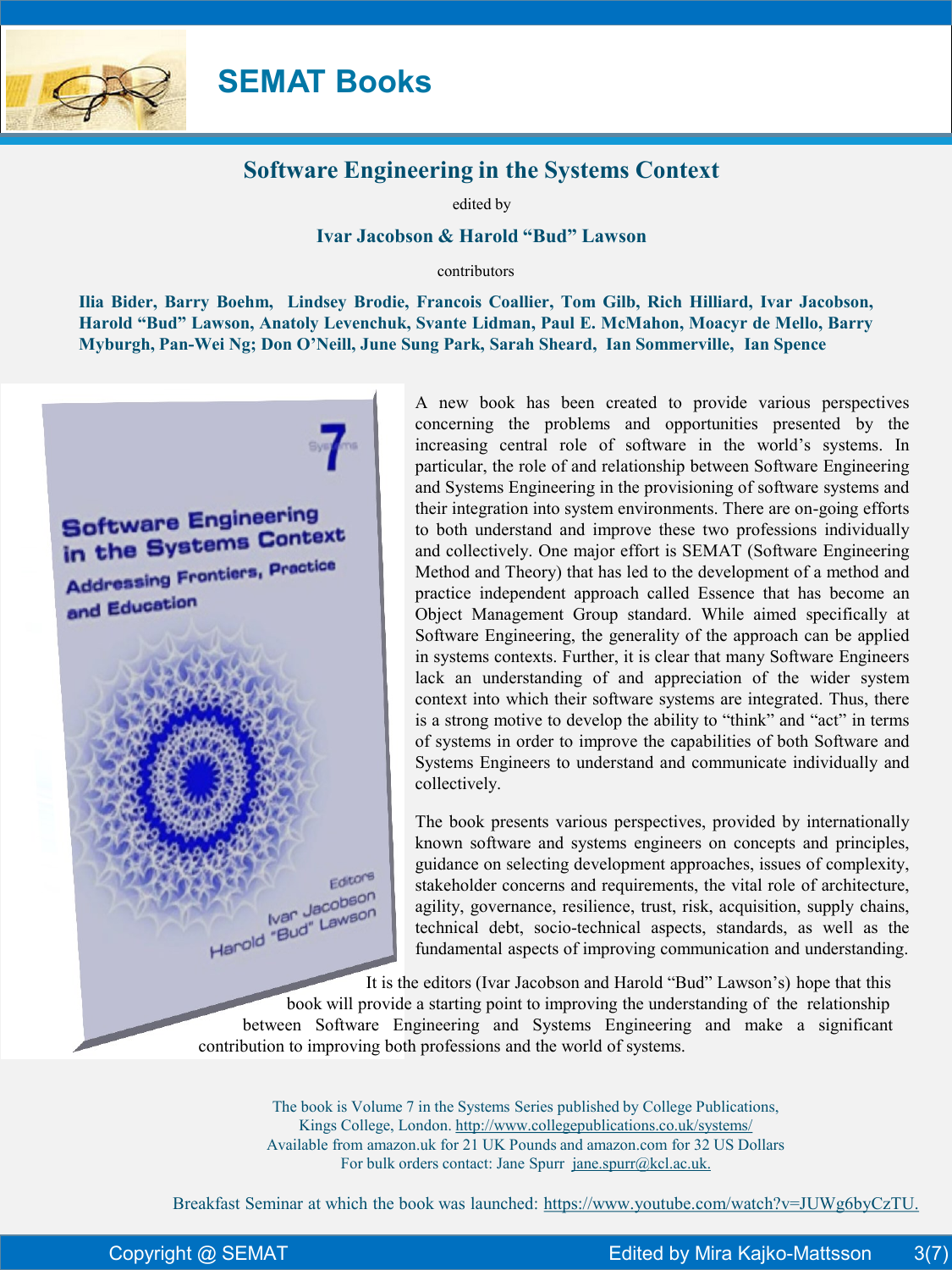

## **Education Area Report**



The Education Area is now focusing on a new book preliminarily titled *'Software Engineering Essentialized'*. Fifteen people from SEMAT are working on a project called Software Engineering Education with the intention to develop teaching material including book, slides, teacher notes, exercises and examination. The primary target group are newcomers to software engineering. The book however also provides a new highly motivated approach to Software Engineering for experienced practitioners.

This book introduces the reader to software engineering through the common ground view provided by Essence. Essence draws together the past experience of accomplished practitioners and sets the scene for new entrants to the world of software engineering. The newcomers will be inspired to find practices that, when properly applied, will lead to successful software systems. Experienced practitioners will broaden their perspective of the profession and will undoubtedly invoke their known practices as they learn to apply Essence.

#### *Extract from the Preface:*

You have in front of you a book that will take you on a remarkable journey into the complex world of developing, deploying and sustaining software. We wrote this book to present a new and exciting way of looking at the fundamental properties of software engineering. The book is inspired by considerable vision, yet is eminently practical. We describe things you can do today to make a difference between successful and unsuccessful software system endeavors.

On the surface this book looks like most other books in software engineering (and there are many of them; some are excellent books). It describes many important aspects of software engineering and how a typical software engineering initiative resulting in a new or improved software product takes place. However, underneath the surface, this book is fundamentally different. The things being described are key aspects that are selected because they are prevalent in every software engineering initiative. They are the things you work with, the things you do, and the competencies needed when you develop software. They are not just examples of things or typical things. They are selected because they are the things that underpinall recognized ways of developing software. The selection is not just done by the authors of this book but by an international standard group called Object Management Group that gave rise to the Essence standard.

However, the primary purpose is to teach software engineering and not to directly teach Essence. Instead Essence provides a comprehensive summary of the essential aspects of software engineering. As a result you will learn software engineering in a generic way. Up-front you don't have to learn any specific way of doing it as suggested by the popular methods of today, but you will learn what is the essence or the common ground of all these methods. You will also learn some very useful practices that are not standards, but have become close to de facto standards in the software industry. Every chapter is accompanied by exercises.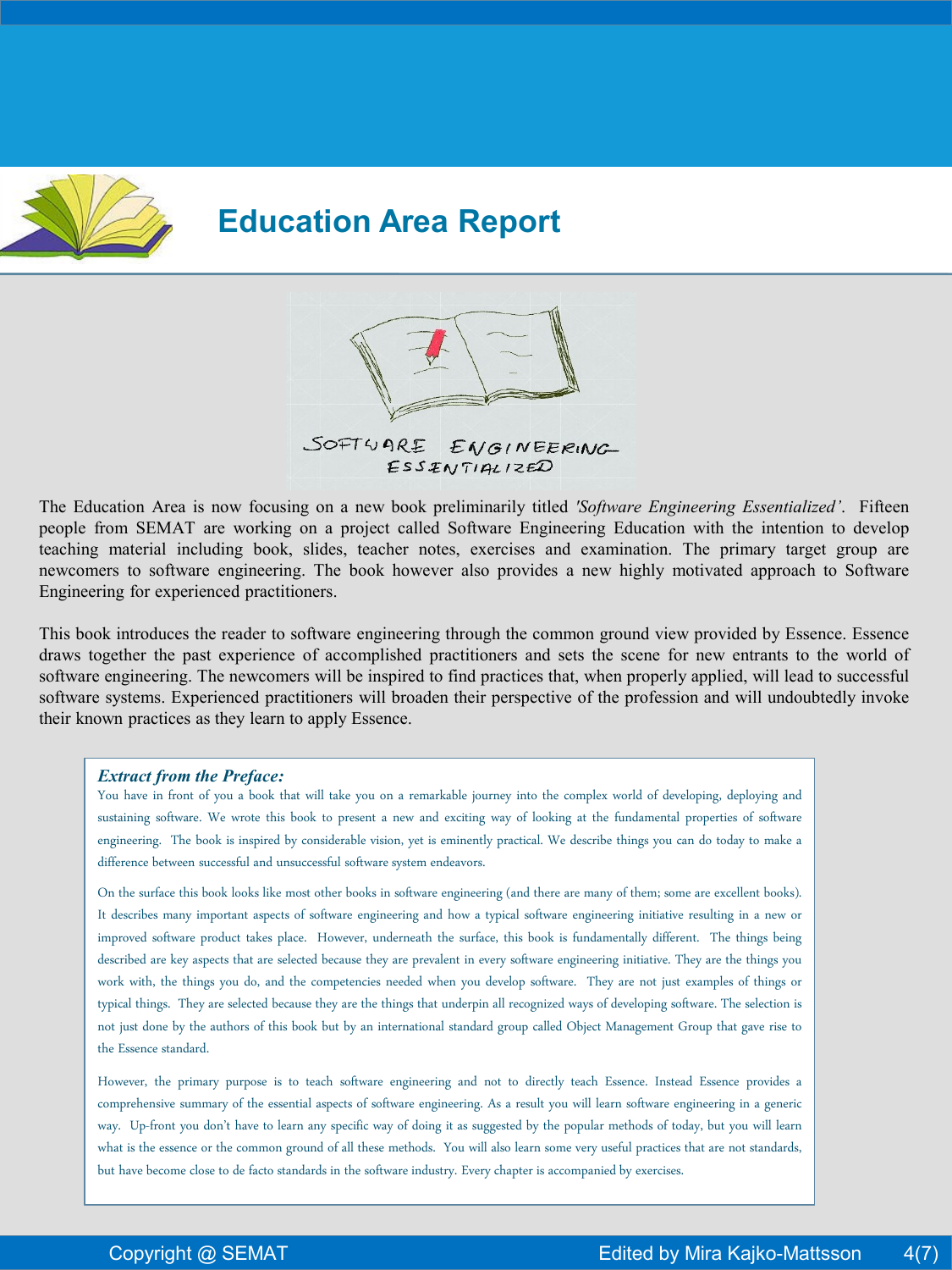## **Practice Area Report**

Practice Area

> The Practice Area currently has two active working groups making good progress. A Scenario Working Group is very close to completing a Competency Scenario that demonstrates how a team can use Essence to assess their own competencies and determine if their team has the right competencies for their software endeavor. The objective of the scenario working group is to develop scenarios that can be used to help both industry practitioners and university software engineering students learn practical ways the Essence kernel can be used to help software practitioners and teams. The group plans to release this new scenario as an update to the Essence User Guide early in 2016.

> The Essence User Guide is available to the public and can be accessed from the SEMAT web site (www.semat.org) practice area. The purpose of the Essence User Guide is to explain some interesting scenarios in which Essence can be used. A quick reference guide along with frequently asked questions can also be found in the guide.

> There are also interesting discussions going on in the Practice Development working group related to using the kernel alphas and additional alphas outside the kernel when developing Essence practices. This group is hoping to have some guidance available early in 2016 to help guide Essence practice development.

> In the coming year the practice area is implementing a practice discussion thread on the new SEMAT web site. This will provide an opportunity to get more industry-wide participation in developing, sharing, discussing and comparing Essence practices.

> We are also planning an update to the Frequently Asked Questions (FAQs) section of our User Guide. We would like everyone to review our FAQ section of our User Guide, as well as the other sections of the guide, and provide any feedback on potential improvements or areas they would like to see our working groups focus on during the coming year .

> Several organizations around the world are now using Essence to describe their existing practices. IJI has published a number of practices. For instance seven agile practices are published on www.iverjacobson.com in a package called Agile Essentials. Moreover there are these practices: *Architecture Essentials, Component Essentials, Iterative Essentials, Process Essentials, Product Essentials, Team Essentials, Test Execution Essentials,* and *Use-Case 2.0 Essentials*.

Paul McMahon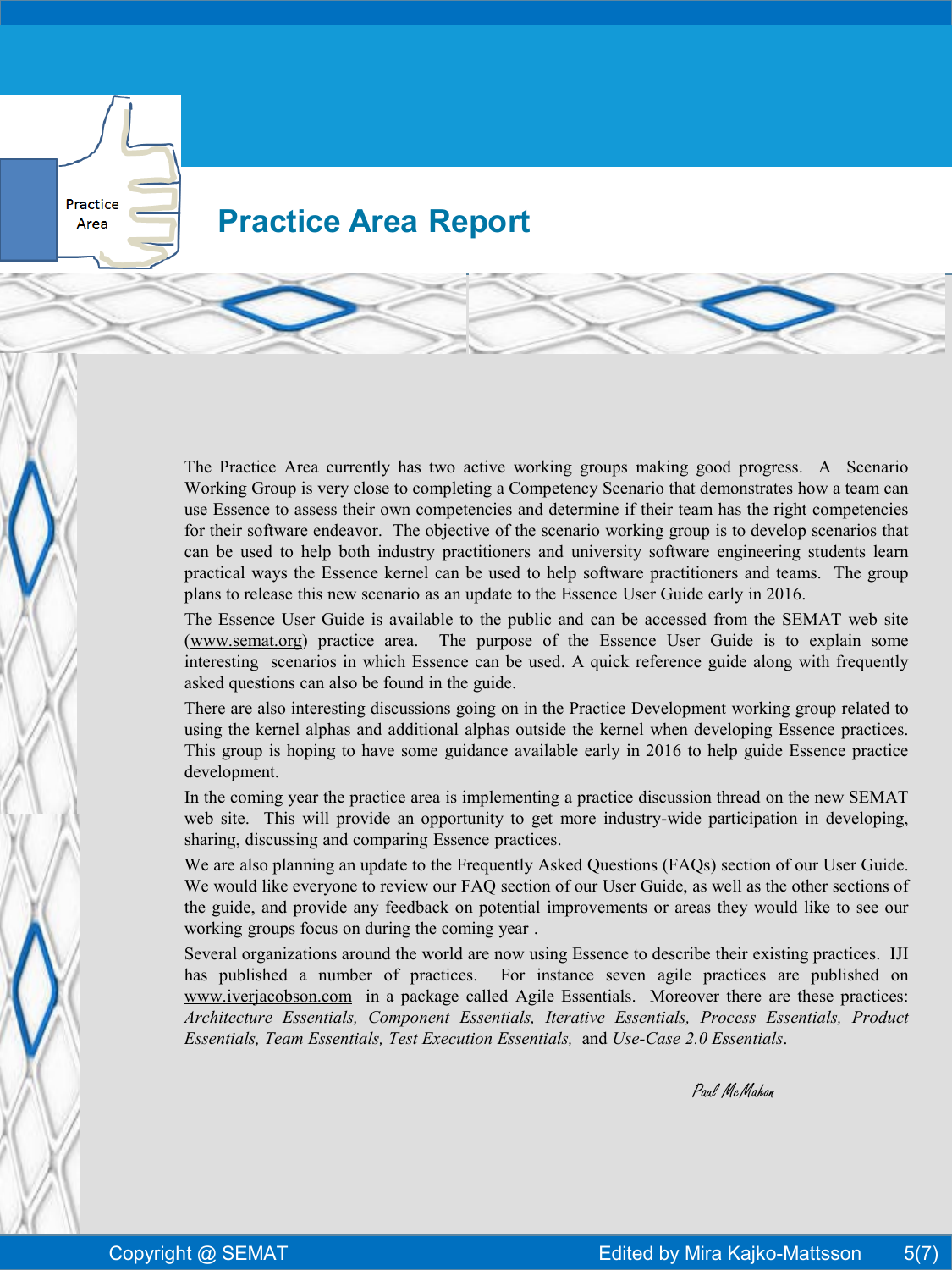

### **Work with Essence Chapters Chugs Ahead as Usual!**

Work within SEMAT Chapters is in full swing ranging from meetings, to translating SEMAT books and articles, arranging conferences and workshops, and to finally, spreading Essence within industry and academia.

SEMAT Chapters are occupying more and more space on various international conferences and workshops worldwide. Some examples of them are IFIP World Computer Congress, Agile Africa in South Africa, Latin American Software Engineering Symposium (LASES) and Russian Software Engineering Conference and International Conference.

Korea Chapter of SEMAT held a SEMAT Essence Conference on October 7, 2015 in the 23rd IFIP World Computer Congress which was held in Daejeon, Korea, during October 4-7, 2015. SEMAT executives including Michael Goedicke, Ivar Jacobson and June Sung Park presented talks on the conference. Members of the Korean Chapter including Eunjeong Lee in 2e Consulting presented on how her company had rewritten their IT consulting methodologies in Essence and used them profitably in customer engagements. Rick Jinyoung Jang in uEngine Solutions presented how Essencia, an open source tool that is under development, supports describing methods in Essence and enacting them as project workflows.

There was also a panel discussion on how effectively educate software engineering based on Essence. The event was sponsored by Korea Software Technology Association (KOSTA) which has been delivering Essence-based software engineering courses to industry practitioners. KOSTA is planning on requiring the application of Essence to action learning projects carried out on its courses for software engineering beginners from 2016.

Russian Chapter carried out conference "Actual problems of system and software engineering" including plenary article of and keynote by Mira Kajko-Mattsson presenting on how one can put minimal effort into developing holistic software engineering beginner courses with minimal effort.

The Japan Chapter is now in the process of translating the new Essence book "The Essence of Software Engineering" into Japanese. The translation is chaired by Prof. Hironori Washizaki, Waseda University. The Japan Chapter members are in the process of initiating a project employing SEMAT Essence Kernel for describing and reusing project (anti-) patterns.

Regarding the South African Chaper, at this year's Agile Africa Conference, Paul McMahon presented a workshop: *"Essence: A Thinking Framework to Power Software Development Team Performance"* which was very well received. The conference also facilitated contact with people from the Standard Bank of South Africa and subsequent contact has confirmed their willingness to be involved in the revival of the South African Chapter and possibly also a South African Essence User Group. This interest will be confirmed early in the New Year when a public workshop is to be held: *"Essence Application Workshop"*.